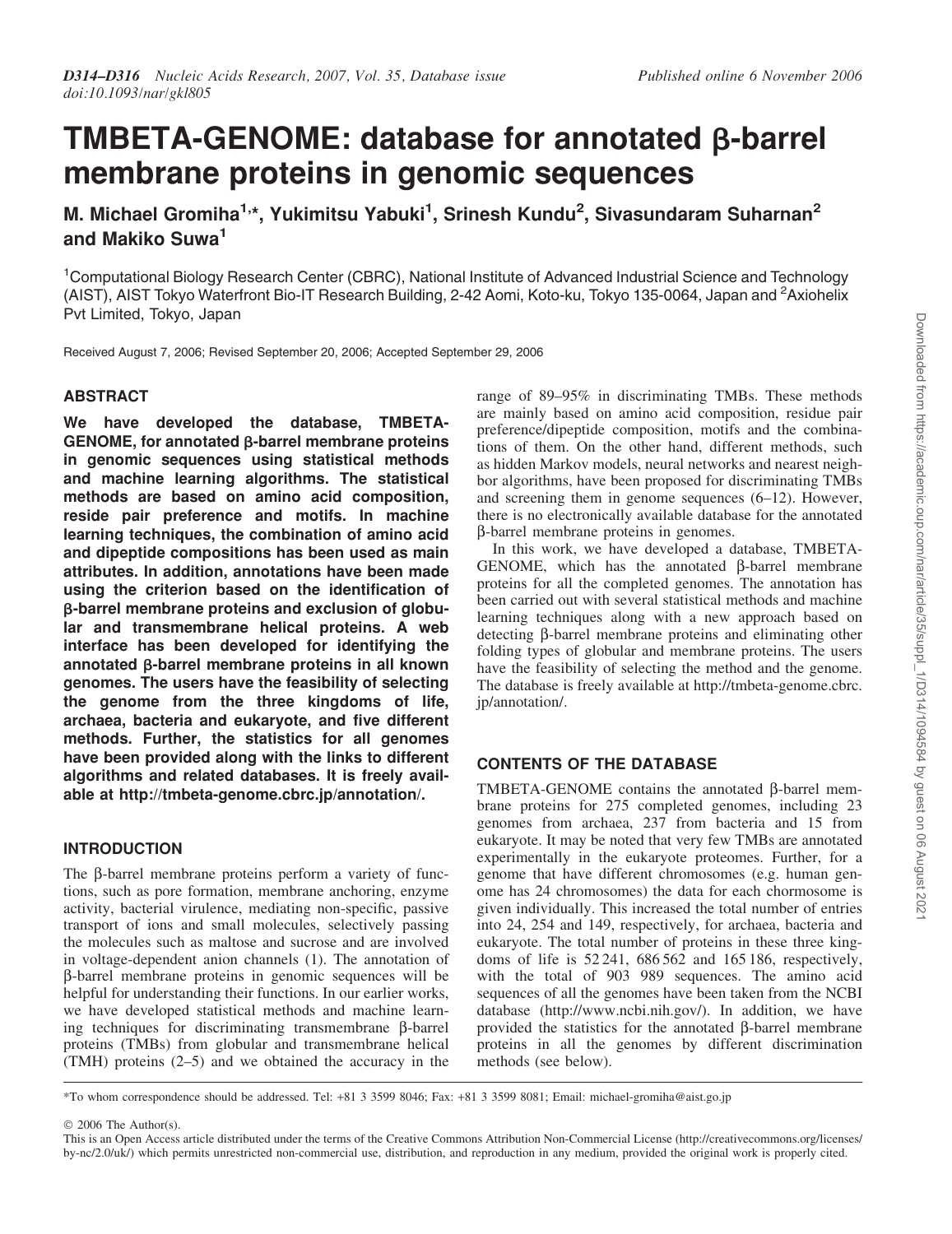The annotation results are accumulated for different statistical methods and machine learning techniques. The statistical methods include the composition of amino acid residues (2), residue pair preference (3) and motifs (4). In these methods the compositions of amino acid residues/residue pairs/ residue pairs with a gap (motif) have been computed for a training set of 674 globular and 377 TMB proteins obtained from Protein Data Bank (PDB) and PSORT database, respectively (2–4,13,14). For a new protein X, we have calculated the deviations of the amino acid composition between protein X and globular/TMBs. The protein is said to be a TMB if the deviation is the lowest for TMB and vice versa (2). For residue pair preference and motif, the compositional difference between globular and TMBs have been calculated  $(\sigma_{\text{TMB-glob}})$ . The weighted average of  $\sigma_{\text{TMB-glob}}$  with the dipeptide/motif composition of protein X discriminates the TMB and globular protein (3,4). We have also applied support vector machines (5) for discriminating TMBs, which uses the combinations of amino acid composition and residue pair preference. Further, the program, SOSUI (15) has been used for finding the TMH in genomic sequences. In the new approach we have used the following criteria: (i) identification of TMBs using the preference of residue pairs in globular, TMH and TMBs, (ii) elimination of globular/ TMH proteins that show the sequence identity of >70% for the coverage of 80% residues with known structures in PDB, (iii) elimination of globular/TMH proteins that have the sequence identity of >60% with known sequences in SWISS-PROT, and (iv) exclusion of TMH proteins using SOSUI, a prediction system for TMH proteins. This method also showed good agreement with experimental observations.

## FEATURES OF TMBETA-GENOME

TMBETA-GENOME includes several features, such as, the service for detecting TMBs in genomic sequences using various methods, related references, statistics for the detected TMBs by different methods for each genome, details about all algorithms used to detect TMBs, relative links to other databases and a help page. The 'help' section illustrates the details to perform the search and to obtain the results.

# ACCESS TO TMBETA-GENOME

TMBETA-GENOME can be directly accessed through the web at http://tmbeta-genome.cbrc.jp/annotation/. The users have the feasibility to select the method of annotation and name of the genome. This server provides the annotated TMBs using our previous methods, such as, statistical, dipeptide, motif and SVM as well as the 'New Approach'. The new approach considerably reduced the number of false positives and it has the ability of picking up most of the real TMBs. An example is shown in Figure 1. In this figure the results are shown for *Escherichia coli* K12 genome. This can be obtained by clicking on the button  $+$  Bacteria and selecting the name of the genome. It is also possible to get the data by entering the name of the genome.

We have selected the method, 'New Approach' for obtaining the annotated TMBs. This search picked up 87 entries and the TMBs identified by the new approach are shown with the identification number. In addition, the results obtained with other methods are also given for comparison. The method SVM yielded 337 TMBs and the combination of 'Amino acid' and 'Dipeptide' showed 501 TMBs. It is noteworthy that several discrimination methods including statistical,



Figure 1. Illustration for searching the database. The arrows indicate the selected items, (i) name of the genome (*Escherichia coli* K12), (ii) method (New Approach) and (iii) annotation (set as default). Each change can be taken into account by clicking on the 'Submit' button. The displayed results are also shown in this figure.